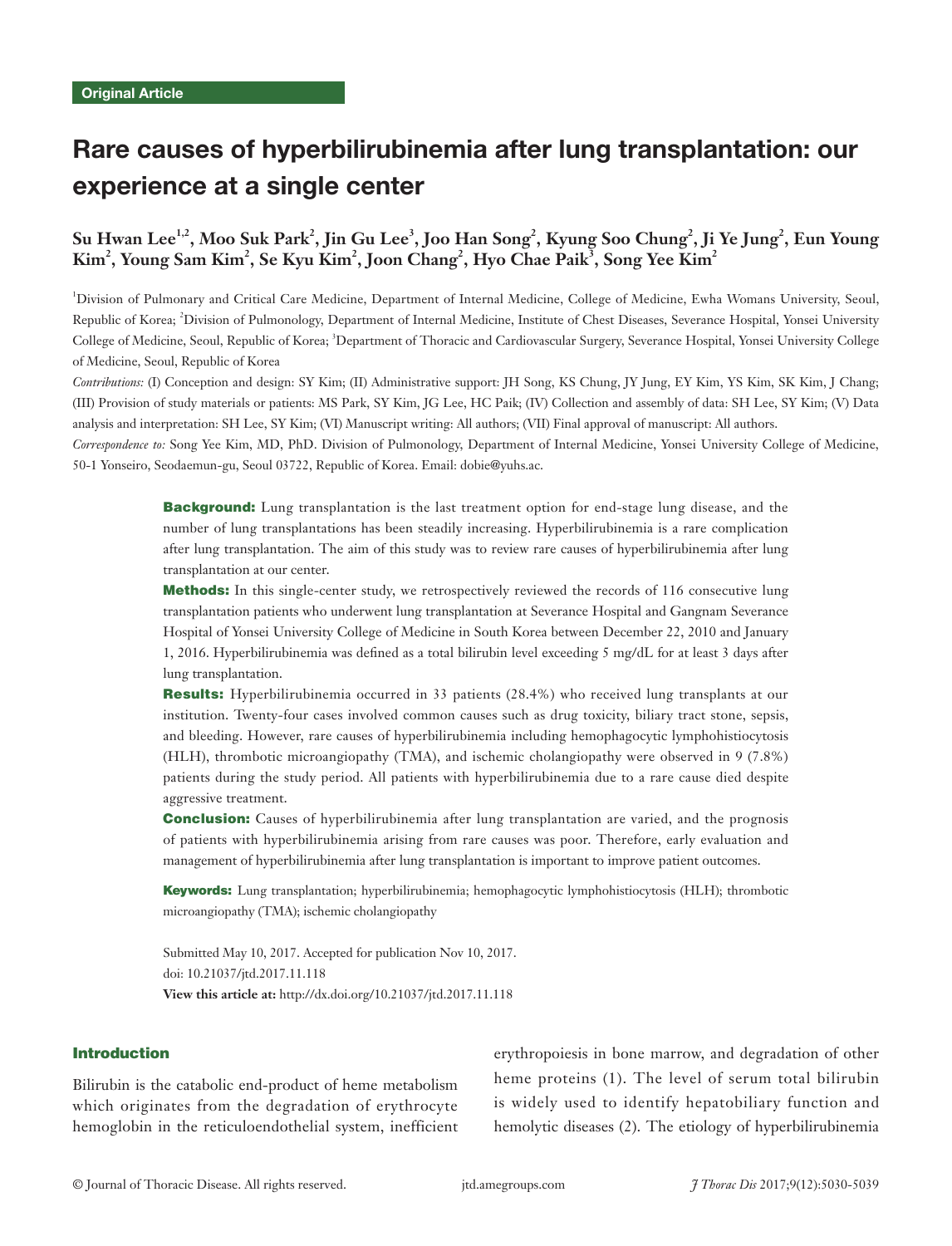is multifactorial and includes advanced liver disease, sepsis, and bleeding (3,4). Thus, clearly identifying the cause of persistent hyperbilirubinemia is essential to guide subsequent treatment (3,4).

Lung transplantation has become an established treatment option for patients with end-stage lung disease, and the number of lung transplantations has steadily increased (5). As lung transplantation has become more widespread, several complications after lung transplantation have been reported (6,7). Hyperbilirubinemia after organ transplantation has been reported (8-10), and we have encountered rare causes of hyperbilirubinemia after lung transplantation at our center. Previous research reported that hyperbilirubinemia is common among patients with pulmonary hypertension and that these patients have greater mortality during heart–lung transplantation (11). However, most cases of hyperbilirubinemia were associated with transplantation of organs other than the lungs.

In this study, we investigated the cause, frequency, prognosis and clinical characteristics of unexpected and rare causes of hyperbilirubinemia after lung transplantation.

# **Methods**

#### *Study design*

This study was a retrospective case series of patients who were developed hyperbilirubinemia after lung transplantation. Between December 22, 2010 and January 01, 2016, 116 patients underwent lung transplantation at Severance Hospital and Gangnam Severance Hospital in South Korea.

All donor lungs were transplanted from patients after brain death and preserved using low-potassium dextran solution (Perfadex®; Duraent Biologicals, Hyderabad, India). During lung transplantation surgery, extracorporeal membrane oxygenation (ECMO) or cardiopulmonary bypass was applied to all patients for cardiopulmonary support. All patients were received corticosteroids for immunosuppression at the time of transplantation surgery and maintained on triple immunosuppression therapy including prednisolone, tacrolimus, and mycophenolate mofetil (MMF) after transplantation.

#### *Data collection and definition*

The normal range of serum total bilirubin at our center is

between 0.4 and 1.5 mg/dL. We defined hyperbilirubinemia as total bilirubin level exceeding 5 mg/dL for at least 3 days after lung transplantation. We defined common cause of hyperbilirubinemia that included drug toxicity, sepsis, biliary tract stone, bleeding and other clinically easily predicted causes. Patient data such as demographic, laboratory, mortality, medications, imaging, and other data were collected from the hospital's electronic medical records.

#### *Statistical analysis*

Data were expressed as median plus range or interquartile range. Statistical analyses were performed with SPSS version 23 statistical software. Differences between rare causes of hyperbilirubinemia group and common causes of hyperbilirubinemia group were compared using the Mann Whitney U test. P<0.05 were considered statistically significant.

# **Results**

A total of 116 patients received lung transplantation, and 33 (28.4%) lung transplant recipients developed hyperbilirubinemia during the study period (*Table 1*). The leading cause of lung transplantation was idiopathic pulmonary fibrosis (48.3%), followed by bronchiolitis obliterans after stem cell transplantation (12.1%) and interstitial lung disease related to connective tissue disease (10.3%). Ten patients out of 116 patients had chronic liver disease. Among them, four patients had mild fatty liver disease, four patients had well controlled chronic hepatitis B, one patient had alcoholic liver disease, and one had liver failure. The patient with liver failure patient underwent simultaneous lung and liver transplantation.

Among the 33 patients with hyperbilirubinemia, 24 patients had common causes of hyperbilirubinemia such as drug toxicity, biliary tract stone, sepsis, bleeding, and liver failure after lung transplantation with liver transplantation. Nine patients had unexpected, rare causes of hyperbilirubinemia including hemophagocytic lymphohistiocytosis (HLH), thrombotic microangiopathy (TMA), and ischemic cholangiopathy.

The baseline characteristics of patients with hyperbilirubinemia after lung transplantation are described in *Table 2*. The most common cause of hyperbilirubinemia was sepsis (N=11, 33.3%). Patients who developed hyperbilirubinemia had a poor prognosis, and the recovery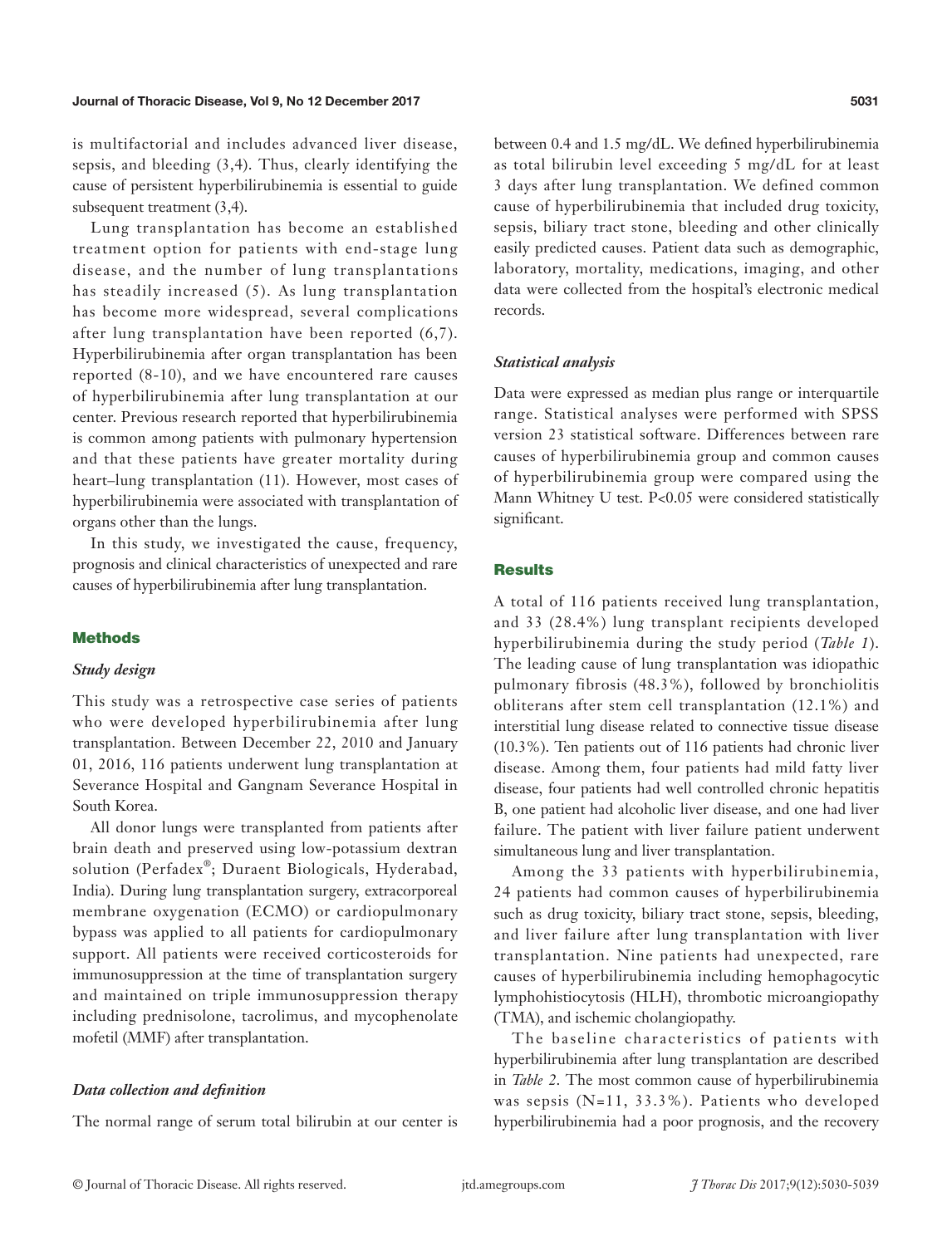**Table 1** Characteristics of all patients who underwent lung transplantation surgery

| Variables                                                           | <b>Total patients</b><br>$(N=116)$ |
|---------------------------------------------------------------------|------------------------------------|
| Age, year                                                           | 53.5 [16-75]                       |
| Male gender                                                         | 64 (55.2)                          |
| BMI, kg/m <sup>2</sup> , median (IQR)                               | 19.7 (17.6-23.2)                   |
| LTx type, bilateral                                                 | 106 (91.4)                         |
| Ventilator before LTx                                               | 40 (34.5)                          |
| <b>ECMO</b> before LTx                                              | 23 (19.8)                          |
| Ever smoker                                                         | 49 (42.2)                          |
| 90 days survivor                                                    | 92 (79.3)                          |
| 180 days survivor                                                   | 73 (62.9)                          |
| Patients with hyperbilirubinemia                                    | 33 (28.4)                          |
| Primary cause of lung transplantation                               |                                    |
| COPD/emphysema                                                      | 2(1.7)                             |
| <b>IPF</b>                                                          | 56 (48.3)                          |
| Idiopathic pulmonary arterial hypertension                          | 2(1.7)                             |
| Pulmonary fibrosis, other: NSIP, AIP                                | 9(7.8)                             |
| <b>Bronchiectasis</b>                                               | 8(6.9)                             |
| Bronchiolitis obliterans syndrome after SCT                         | 14 (12.1)                          |
| Interstitial lung disease related with<br>connective tissue disease | 12 (10.3)                          |
| LAM                                                                 | 9(7.8)                             |
| Others*                                                             | 4(3.4)                             |

Data are shown as number (%) or median (range). \*, chronic hypersensitivity pneumonitis, destroyed lung, langerhans cell histiocytosis. BMI, body mass index; IQR, interquartile range; LTx, lung transplantation; ECMO, extracorporeal membrane oxygenation; COPD, chronic obstructive pulmonary disease; IPF, idiopathic pulmonary fibrosis; NSIP, non-specific interstitial pneumonia; AIP, acute interstitial pneumonia; SCT, stem cell transplantation; LAM, lymphangioleiomyomatosis.

rate of hyperbilirubinemia was low  $(N=5, 15.2\%)$ . Causes of normalized hyperbilirubinemia were bleeding, drugs, and biliary tract stones. Four of the five patients who recovered from hyperbilirubinemia were still alive at the 180-day follow-up, and the remaining 29 patients with hyperbilirubinemia expired within 180 days after lung transplantation. Sepsis was the leading cause of death (N=16), followed by liver failure due to ischemic cholangiopathy (N=4), TMA (N=3), HLH (N=2), bleeding

(N=2) and sudden cardiac arrest (N=2). Median age, male sex, and median body mass index did not differ according to cause of hyperbilirubinemia. However, the median onset time of hyperbilirubinemia after lung transplantation in cases with rare causes was relatively late (88 *vs.* 6.5 days, P<0.001) compared to cases with common causes. Three patients among those with hyperbilirubinemia had liver disease and no distinct types were noted.

The demographic characteristics of the 9 patients with rare causes of hyperbilirubinemia are presented in *Table 3*. Two patients had HLH, and both were intubated and mechanically ventilated before transplantation. Patients underwent imaging using abdominal ultrasonography, abdominal computed tomography (CT), or magnetic resonance cholangiopancreatography (MRCP) after developing hyperbilirubinemia. However, imaging studies did not reveal abnormalities in the biliary tract or liver parenchyma. Patients had hyperbilirubinemia with ongoing pancytopenia of unknown origin. Various laboratory tests were performed (*Table S1*); however, the reason for pancytopenia was not determined. Finally, bone marrow aspiration and biopsy were conducted. HLH was diagnosed based on the clinical findings, laboratory findings, and bone marrow biopsy results.

Three patients were diagnosed with TMA. None were intubated or mechanically ventilated before transplantation. All underwent abdominal imaging with ultrasonography and CT upon detection of hyperbilirubinemia. However, imaging did not reveal abnormalities in the biliary tract or liver parenchyma. We conducted a peripheral blood smear due to thrombocytopenia and discovered schistocytes. Additionally, the haptoglobulin level was low, and the reticulocyte level was high, which suggested hemolytic anemia. One patient underwent a bone marrow biopsy, which showed nonspecific findings. To evaluate microangiopathic hemolytic anemia (MAHA), ADAMTS13 activity was evaluated in two patients and found to be normal or only mildly decreased (*Table S1*). We supposed that hyperbilirubinemia was caused by TMA, which might be related to the use of tacrolimus.

Four patients were diagnosed with ischemic cholangiopathy. Three were intubated and mechanically ventilated before transplantation. Patients underwent abdominal imaging with several modalities including ultrasonography, CT, and MRCP. Imaging studies revealed features of ischemic cholangiopathy and no obstruction of the biliary tract (*Figure 1*). Case 6 was diagnosed after undergoing endoscopic retrograde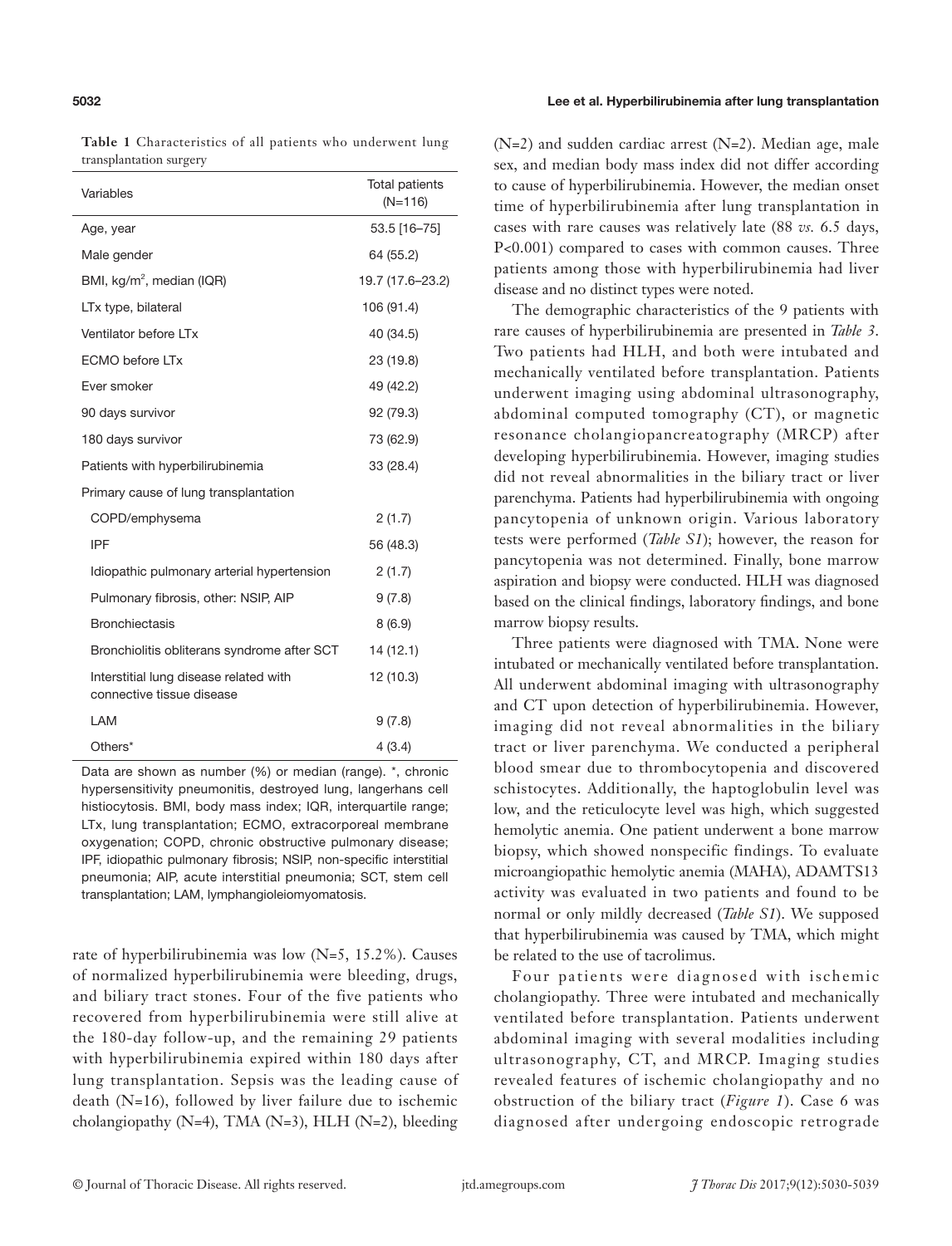**Table 2** Baseline characteristic of hyperbilirubinemia patients after lung transplantation

| Variables                                                        | Total, N=33      | Rare causes, N=9 | Common causes, N=24 | P                     |
|------------------------------------------------------------------|------------------|------------------|---------------------|-----------------------|
| Age, year                                                        | 60 [17-73]       | 62 [27-73]       | 58 [17-72]          | 0.437                 |
| Male gender                                                      | 24 (72.7)        | 5(55.6)          | 19 (79.2)           | 0.212                 |
| BMI, kg/m <sup>2</sup> , median (IQR)                            | 21.3 (19.2-23.5) | 19.9 (17.3-22.7) | 21.4 (19.4-24.7)    | 0.193                 |
| LTx type, bilateral                                              | 31 (93.9)        | 8(88.9)          | 23 (95.8)           | 0.477                 |
| Interval between onset of hyperbilirubinemia and LTx, day        | 21 [0-143]       | 88 [48-143]      | $6.5$ [0-137]       | $\le 0.001^{\degree}$ |
| Peak bilirubin level                                             | 18 (5.9-49.6)    | 18 (12.7-31.2)   | 19.2 (12.4-27.8)    | 0.953                 |
| Normalization of bilirubin                                       | 5(15.2)          | 0(0)             | 5(20.8)             | 0.290                 |
| Liver disease before LTx <sup>+</sup>                            | 3(9.1)           | 2(22.2)          | 1(4.2)              | 0.174                 |
| DM                                                               | 6(18.2)          | 2(22.2)          | 4(16.7)             | 1.000                 |
| Cardiovascular disease                                           | 7(21.2)          | 3(33.3)          | 4(16.7)             | 0.358                 |
| Ventilator before LTx                                            | 17(51.5)         | 5(55.6)          | 12(50.0)            | 1.000                 |
| ECMO before LTx                                                  | 11(33.3)         | 2(22.2)          | 9(37.5)             | 0.681                 |
| Ever smoker                                                      | 17(51.5)         | 4(44.4)          | 13 (54.2)           | 0.708                 |
| 90 days survivor                                                 | 18 (54.5)        | 8(88.9)          | 10(41.7)            | 0.021                 |
| 180 days survivor                                                | 4(12.1)          | 0(0)             | 4(16.7)             | 0.555                 |
| Primary cause of LTx                                             |                  |                  |                     | 0.299                 |
| IPF                                                              | 23 (69.7)        | 6(66.7)          | 17 (70.8)           |                       |
| Pulmonary fibrosis, other                                        | 4(12.1)          | 2(22.2)          | 2(8.3)              |                       |
| Bronchiolitis obliterans syndrome after SCT                      | 2(6.1)           | 0(0)             | 2(8.3)              |                       |
| Idiopathic pulmonary arterial hypertension                       | 1(3.0)           | 1(11.1)          | 0(0)                |                       |
| Interstitial lung disease related with connective tissue disease | 3(9.1)           | 0(0)             | 3(12.5)             |                       |
| Cause of hyperbilirubinemia                                      |                  |                  |                     |                       |
| Ischemic cholangiopathy                                          | 4(12.1)          | 4(44.4)          |                     |                       |
| <b>HLH</b>                                                       | 2(6.1)           | 2(22.2)          |                     |                       |
| <b>TMA</b>                                                       | 3(9.1)           | 3(33.3)          |                     |                       |
| IHD stone, GB stone                                              | 3(9.1)           |                  | 3(12.5)             |                       |
| Drug                                                             | 3(9.1)           |                  | 3(12.5)             |                       |
| Bleeding                                                         | 2(6.1)           |                  | 2(8.3)              |                       |
| Sepsis                                                           | 11 (33.3)        |                  | 11(45.8)            |                       |
| Others $†$                                                       | 5 (15.2)         |                  | 5(20.8)             |                       |

Data are shown as number (%) or median (range). <sup>†</sup>, Alcoholic liver cirrhosis, Chronic Hepatitis; <sup>‡</sup>, liver transplantation, shock, unknown; \*, significant at P<0.05. IQR, interquartile range; BMI, body mass index; LTx, lung transplantation; DM, diabetic mellitus; ECMO, extracorporeal membrane oxygenation; IPF, idiopathic pulmonary fibrosis; SCT, stem cell transplantation; HLH, hemophagocytic lymphohistiocytosis; TMA, thrombotic microangiopathy; IHD, intrahepatic duct; GB, gallbladder.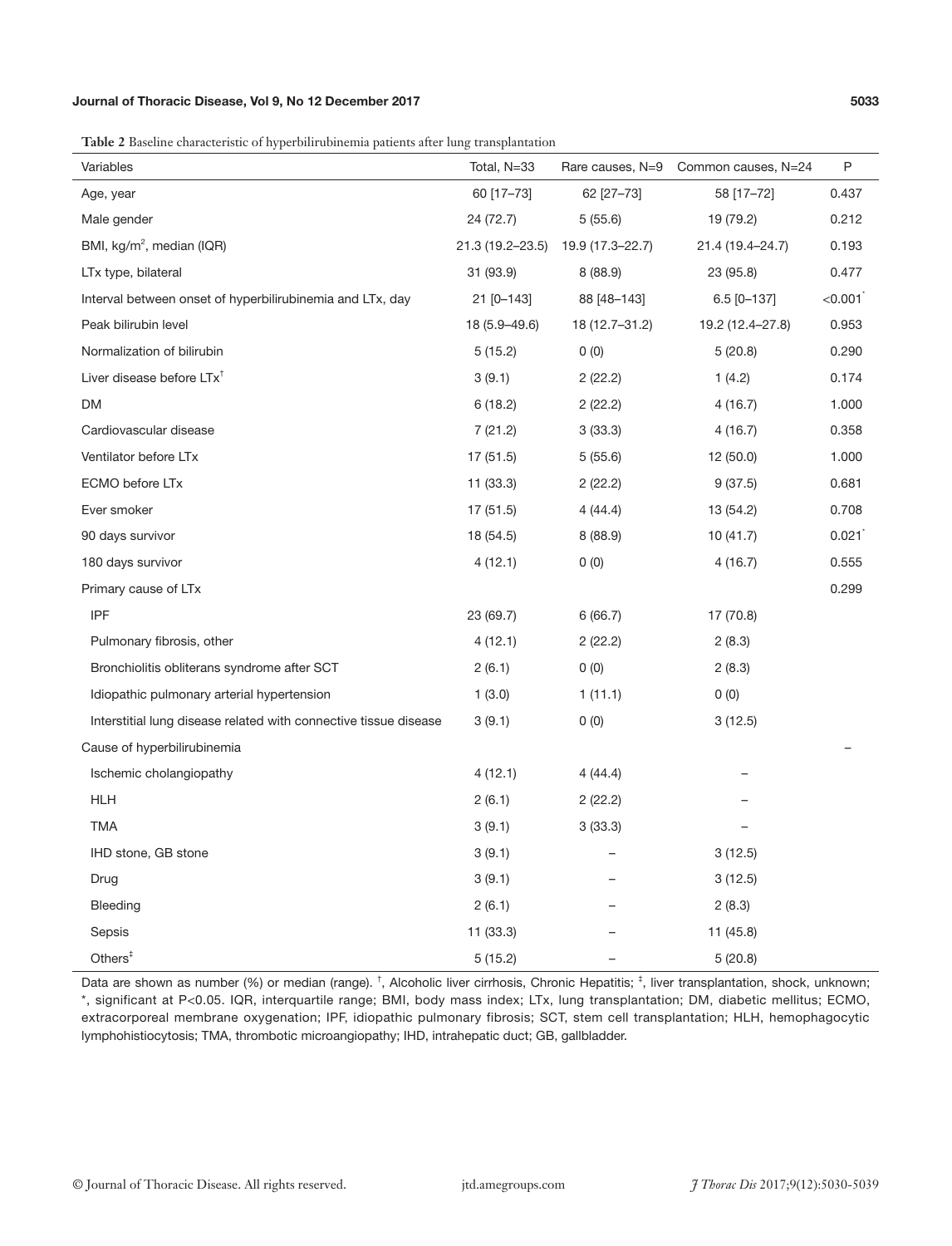| Variables                                         | Case                                  | Case 2                                | Case 3                                | Case 4                                | Case 5                                | Case 6                                | Case 7                                | Case 8                                    | Case 9                                |
|---------------------------------------------------|---------------------------------------|---------------------------------------|---------------------------------------|---------------------------------------|---------------------------------------|---------------------------------------|---------------------------------------|-------------------------------------------|---------------------------------------|
| hyperbilirubinemia<br>Cause of                    | 三                                     | 三                                     | TMA                                   | TMA                                   | TMA                                   | cholangiopathy<br>Ischemic            | cholangiopathy<br>Ischemic            | cholangiopathy cholangiopathy<br>Ischemic | Ischemic                              |
| Age, years                                        | $\overline{6}$                        | 53                                    | 73                                    | යි                                    | SG                                    | 27                                    | 68                                    | 83                                        | 50                                    |
| Sex                                               | Male                                  | Female                                | Male                                  | Male                                  | Female                                | Female                                | Male                                  | Male                                      | Female                                |
| BMkg/m <sup>2</sup>                               | 19.2                                  | 22.5                                  | 27.4                                  | 20.9                                  | 19.9                                  | 23.0                                  | 12.5                                  | 17.5                                      | 17.1                                  |
| Reason for<br>transplant                          | $\overline{\mathbb{E}}$               | COP                                   | $\overline{\mathbb{P}}$               | $\mathop{\underline{\mathbb{E}}}$     | $\mathbb{\underline{F}}$              | $\overline{\mathsf{A}}\mathsf{P}$     | $\overline{\mathbb{P}}$               | $\overline{\mathbb{F}}$                   | <b>PPAH</b>                           |
| Year of transplant                                | 2013                                  | 2014                                  | 2013                                  | 2015                                  | 2015                                  | 2011                                  | 2013                                  | 2014                                      | 2015                                  |
| Type of transplant                                | Bilateral                             | Bilateral                             | Single                                | Bilateral                             | Bilateral                             | Bilateral                             | Bilateral                             | Bilateral                                 | Bilateral                             |
| Induction                                         | Corticosteroid                        | Corticosteroid                        | Corticosteroid                        | Corticosteroid                        | Corticosteroid                        | Corticosteroid                        | Corticosteroid                        | Corticosteroid                            | Corticosteroid                        |
| immunosuppression<br>Maintenance                  | corticosteroid<br>Tacrolimus,<br>MMF, | corticosteroid<br>Tacrolimus,<br>MMF, | corticosteroid<br>Tacrolimus,<br>MMF, | corticosteroid<br>Tacrolimus,<br>MMF, | corticosteroid<br>Tacrolimus,<br>MMF, | corticosteroid<br>Tacrolimus,<br>MMF, | corticosteroid<br>Tacrolimus,<br>MMF, | corticosteroid<br>Tacrolimus,<br>MMF,     | corticosteroid<br>Tacrolimus,<br>MMF, |
| Comorbidity                                       | None                                  | None                                  | CAD, DM, HTN                          | CAD, DM, HTN                          | Cancer history                        | None                                  | Old CVA,                              | ΣÑ                                        | hepatitis B,<br>HHO SH<br>Chronic     |
| Onset of bilirubin<br>5 mg/dL                     | POD <sub>52</sub>                     | POD <sub>68</sub>                     | POD 133                               | POD 101                               | POD 143                               | POD <sub>88</sub>                     | POD <sub>89</sub>                     | POD 60                                    | POD 48                                |
| ECMO before<br>transplant                         | $\frac{1}{2}$                         | Yes                                   | $\frac{1}{2}$                         | $\frac{1}{2}$                         | $\frac{1}{2}$                         | Yes                                   | $\frac{1}{2}$                         | $\frac{1}{2}$                             | $\frac{1}{2}$                         |
| Ventilator before<br>transplant                   | Yes                                   | Yes                                   | $\frac{1}{2}$                         | $\frac{1}{2}$                         | $\frac{1}{2}$                         | Yes                                   | Yes                                   | Yes                                       | $\frac{1}{2}$                         |
| during peak bilirubin<br>Laboratory test<br>level |                                       |                                       |                                       |                                       |                                       |                                       |                                       |                                           |                                       |
| Total bilirubin,<br>mg/dL                         | 42.7                                  | 15.3                                  | 10.1                                  | $9.\overline{8}$                      | 17.7                                  | $\frac{\infty}{\infty}$               | 25.9                                  | 26.6                                      | 35.8                                  |
| Direct bilirubin,<br>mg/dL                        | 34.4                                  | $\frac{1}{2}$                         | $\overline{\phantom{a}}$              | 4.3                                   | 13.5                                  | 14.1                                  | 19.2                                  | 23.1                                      | 28.2                                  |
| Gamma-GT, IU/L                                    | 201                                   | 1393                                  | Т                                     | 808                                   | 290                                   | 378                                   | 244                                   | 440                                       | 534                                   |
| ALK, IU/L                                         | 336                                   | 434                                   | T                                     | 143                                   | 45                                    | 274                                   | 272                                   | 858                                       | 598                                   |
| LDH, IU/L                                         | 189                                   | 612                                   | 481                                   | 629                                   | 1726                                  | 900                                   | 357                                   | 520                                       | 597                                   |

# 5034 Lee et al. Hyperbilirubinemia after lung transplantation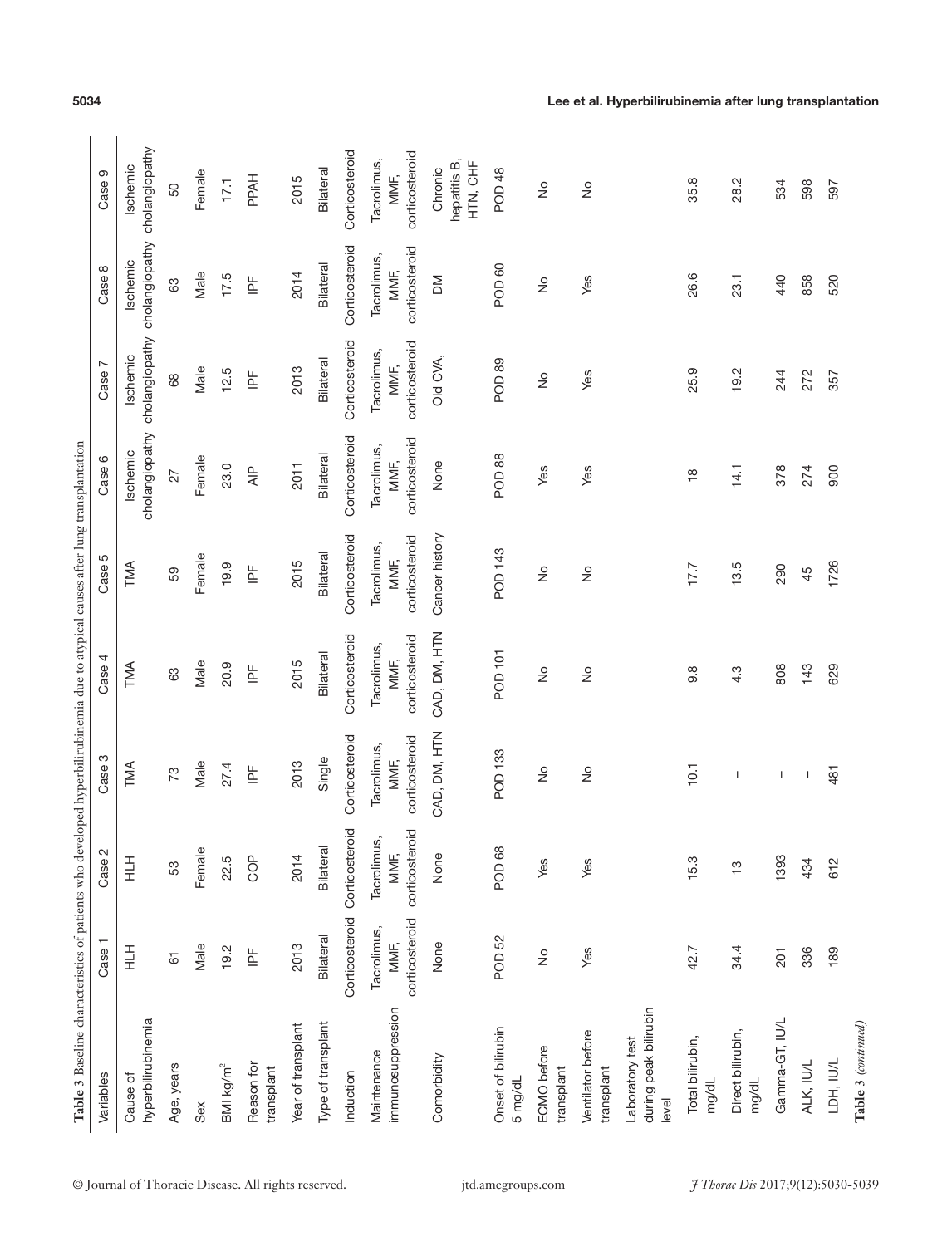| Table 3 (continued)                                                                                                                                                                                                                                                                                                                                                                                                                                                                                                                                                                                                                                                                                                                                                                                                        |                                   |             |                                             |                                                                                                                              |                                             |                          |                        |                                 |                          |
|----------------------------------------------------------------------------------------------------------------------------------------------------------------------------------------------------------------------------------------------------------------------------------------------------------------------------------------------------------------------------------------------------------------------------------------------------------------------------------------------------------------------------------------------------------------------------------------------------------------------------------------------------------------------------------------------------------------------------------------------------------------------------------------------------------------------------|-----------------------------------|-------------|---------------------------------------------|------------------------------------------------------------------------------------------------------------------------------|---------------------------------------------|--------------------------|------------------------|---------------------------------|--------------------------|
| Variables                                                                                                                                                                                                                                                                                                                                                                                                                                                                                                                                                                                                                                                                                                                                                                                                                  | Case 1                            | Case 2      | Case 3                                      | Case 4                                                                                                                       | Case 5                                      | Case 6                   | Case 7                 | Case 8                          | Case 9                   |
| Abdominal imaging<br>tests                                                                                                                                                                                                                                                                                                                                                                                                                                                                                                                                                                                                                                                                                                                                                                                                 | Sonography, Sonography,<br>5<br>C | CT, MR      | 5                                           |                                                                                                                              | Sonography, CT Sonography, CT Sonography,   | CT, MRI, ERCP            | Sonography,<br>CT, MRI | Sonography,<br>5                | Sonography,<br>CT, MRI   |
| Treatment                                                                                                                                                                                                                                                                                                                                                                                                                                                                                                                                                                                                                                                                                                                                                                                                                  | corticosteroid                    |             | tacrolimus to<br>change from<br>basiliximab | Etoposide plus Corticosteroid Plasmapheresis, Plasmapheresis, Plasmapheresis,<br>tacrolimus to<br>change from<br>basiliximab | change from<br>tacrolimus to<br>basiliximab | supportive care<br>ERBD, |                        | Supportive care Supportive care | supportive care<br>PTBD, |
| Survival days                                                                                                                                                                                                                                                                                                                                                                                                                                                                                                                                                                                                                                                                                                                                                                                                              | POD 87                            | POD 133     | POD 142                                     | POD 114                                                                                                                      | POD 164                                     | POD 152                  | POD 153                | POD 103                         | <b>POD 141</b>           |
| Outcome                                                                                                                                                                                                                                                                                                                                                                                                                                                                                                                                                                                                                                                                                                                                                                                                                    | Died                              | <b>Died</b> | Died                                        | Died                                                                                                                         | Died                                        | Died                     | Died                   | Died                            | Died                     |
| HLH, hemophagocytic lymphohistiocytosis; TMA, thrombotic microangiopathy; BMI, body mass index; IPF, idiopathic pulmonary fibrosis; COP, cryptogenic organizing<br>pneumonia; AIP, acute interstitial pneumonia; PPAH, primary pulmonary arterial hypertension; MMF, mycophenolate mofetii; CAD, coronary artery disease; DM, diabetic<br>mellitus; HTN, hypertension; CVA, cerebrovascular accident; CHF, congestive heart failure; POD, postoperative day; ECMO, extracorporeal membrane oxygenation;<br>gamma-GT, gamma-glutamyl transferase; ALK, alkaline phosphatase; LDH, lactate dehydrogenase; CT, computed tomography; MRI, magnetic resonance imaging; ERCP,<br>endoscopic retrograde cholangiopancreatography; ERBD, endoscopic retrograde biliary drainage; PTBD, percutaneous transhepatic biliary drainage. |                                   |             |                                             |                                                                                                                              |                                             |                          |                        |                                 |                          |

cholangiopancreatography (ERCP), liver biopsy and imaging. The ERCP revealed small filling defects and dilatation of both intrahepatic ducts. Liver biopsy in case 6 revealed intrahepatic cholestasis and portal widening with acute inflammatory cell infiltration. The result of the liver biopsy in case 7 revealed the development of cholestatic hepatitis. Cases 8 and 9 were diagnosed without liver biopsy because these patients had very similar findings with regard to laboratory studies, imaging studies, and clinical characteristics as cases 6 and 7.

The time interval between transplantation and hyperbilirubinemia was approximately 2 months in patients with HLH and ischemic cholangiopathy, and approximately 4 months in patients with TMA (*Table 3*).

The two patients diagnosed with HLH were treated with etoposide plus steroid or steroid alone, and the three patients who developed TMA had their treatment changed to basiliximab from tacrolimus with plasmapheresis. The four patients with ischemic cholangiopathy received supportive treatment including endoscopic retrograde biliary drainage or percutaneous transhepatic biliary drainage. However, all nine patients with hyperbilirubinemia of rare causes died due to progression of HLH, TMA or ischemic cholangiopathy during long term intensive care unit treatment (*Table 3*).

# **Discussion**

In the present study, we found that hyperbilirubinemia occurred at a rate of 28.4% (33/116) in patients who received lung transplants at our institution, and the rate of hyperbilirubinemia due to rare causes such as HLH, TMA, and ischemic cholangiopathy was 7.8% (9/116) during the study period.

We further found that most causes of severe hyperbilirubinemia were not hepatic but systemic problems and associated with poor prognosis. In our institution, the most common cause of 1-year mortality was infection (58.3%), followed by cardiac arrest (12.5%) and TMA (12.5%). Some patients died due to HLH, ischemic cholangiopathy, or bleeding. Except sudden cardiac arrest, most causes of mortality could induce hyperbilirubinemia (12).

HLH is a potentially life-threatening hyperinflammatory syndrome that is divided into primary and secondary (or acquired) HLH. Our cases were secondary HLH. Acquired HLH without a genetic cause develops due to infections, autoimmune diseases, malignancies or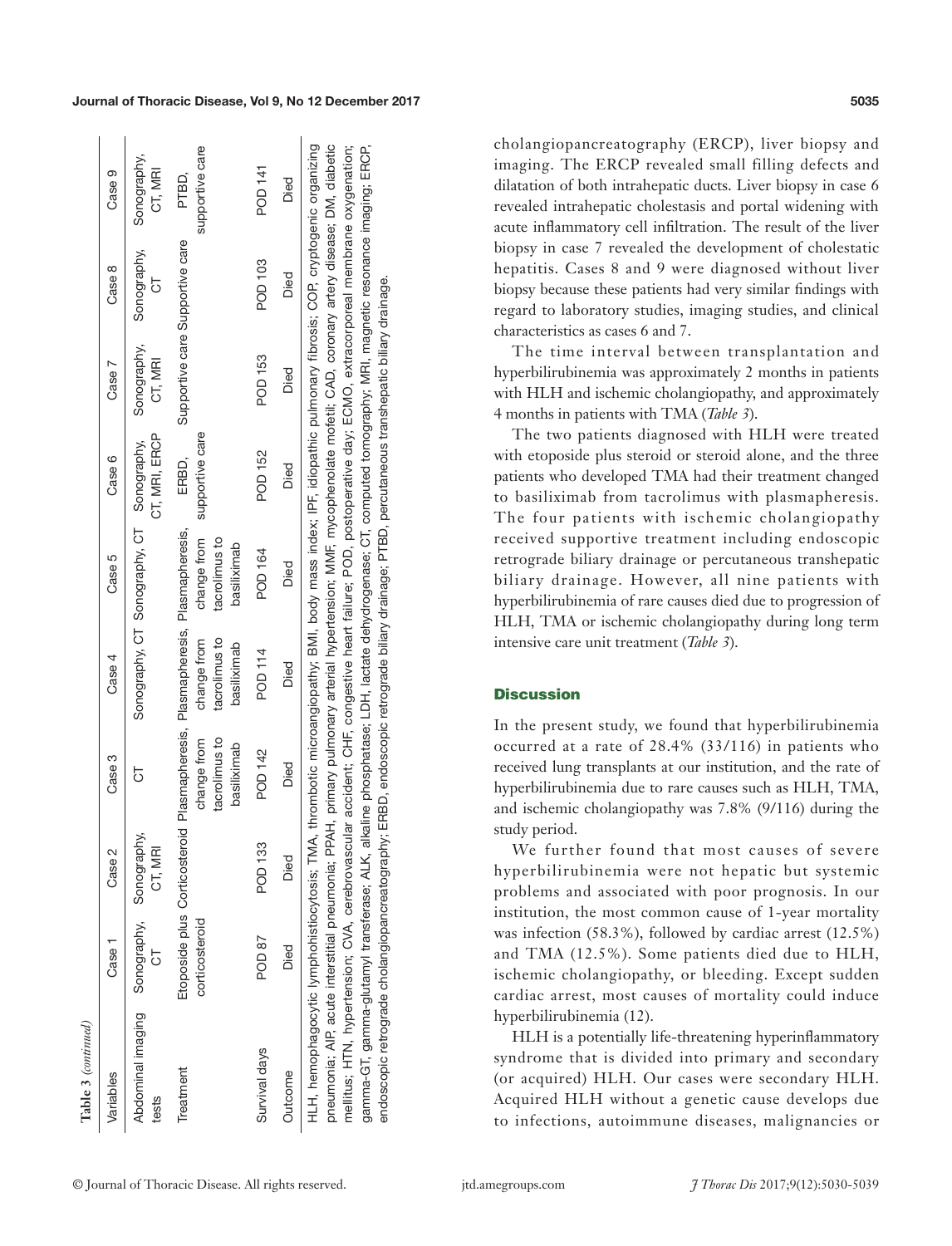

**Figure 1** MRI imaging of ischemic cholangiopathy patients. (A) Showed innumerable irregular small cystic lesions along the entire IHD and dilated IHD with multifocal stricture including the hilar portion without demonstrable mass lesion; (B) showed multifocal irregular beaded appearance and wall thickening of the IHD. There were not definitely visualized stones in IHD or CBD. MRI, magnetic resonance imaging; IHD, intrahepatic duct; CBD, common bile duct.

other stimuli. A number of clinical symptoms can be observed in patients with HLH including persistent fever, multiple organ involvement, and laboratory abnormalities including cytopenia, increased serum ferritin level, abnormal liver function tests (aspartate transaminase, alanine aminotransaminase, gamma-glutamyl transferase, bilirubin, lactate dehydrogenase), and abnormal coagulation parameters. High-dose corticosteroid, etoposide, and cyclosporine have been suggested as treatments for primary HLH. However, a treatment regimen for acquired HLH does not yet exist, and the prognosis of acquired HLH is poorer than that of primary HLH (13). The poor prognosis of our cases with acquired HLH after lung transplantation is consistent with previous reports (14,15). In patients who undergo lung transplantation, the immune system is altered by the use of immunosuppressive drugs. Therefore, these patients are at high risk of opportunistic infection and sepsis. We speculate that infection and severe inflammation in our cases were associated with HLH after lung transplantation. Although the pathogenesis of acquired HLH remains unclear, several studies suggest that HLH is associated with inflammation (16-18). Furthermore, in many patients, HLH may be accompanied by hepatitis, because HLH induces excessive inflammation and tissue destruction (19). Therefore, HLH should be considered in the differential diagnosis of hyperbilirubinemia after lung transplantation when the origin of hyperbilirubinemia is unknown.

TMA induced by various causes is characterized by MAHA, thrombocytopenia, microvascular thrombosis, and organ injury (20). Several drugs associated with TMA have been reported (20,21). These drugs mediated TMA through immune or toxic dose-duration-related reactions (20). In an analysis of 387 articles, Al-Nouri *et al.* reported that 22 drugs had definite evidence of association with TMA, three of which (quinine, cyclosporine, and tacrolimus) accounted for approximately 58 percent of drug-induced TMA cases (21). We speculate that the TMA cases in our study were associated with tacrolimus, because all patients developed hyperbilirubinemia after at least 3 months of immunosuppressive therapy, and TMA temporarily improved after stopping the use of tacrolimus with plasma exchange. Furthermore, we could not find other causes of TMA. ADAMTS13 activity and complement level support this diagnosis. MAHA, which is caused by TMA, increases the indirect bilirubin level by destroying red blood cells. Therefore, TMA should be considered in the differential diagnosis of hyperbilirubinemia of unknown origin after lung transplantation, because urgent management in suspected TMA is important (22).

Ischemic cholangiopathy is induced by impaired blood supply, especially the peribiliary vascular plexus from hepatic arteries (23). Ischemic cholangiopathy can have various causes including liver transplantation, vascular injury during surgery, chemotherapy, biliary ischemia in hereditary hemorrhagic telangiectasia, or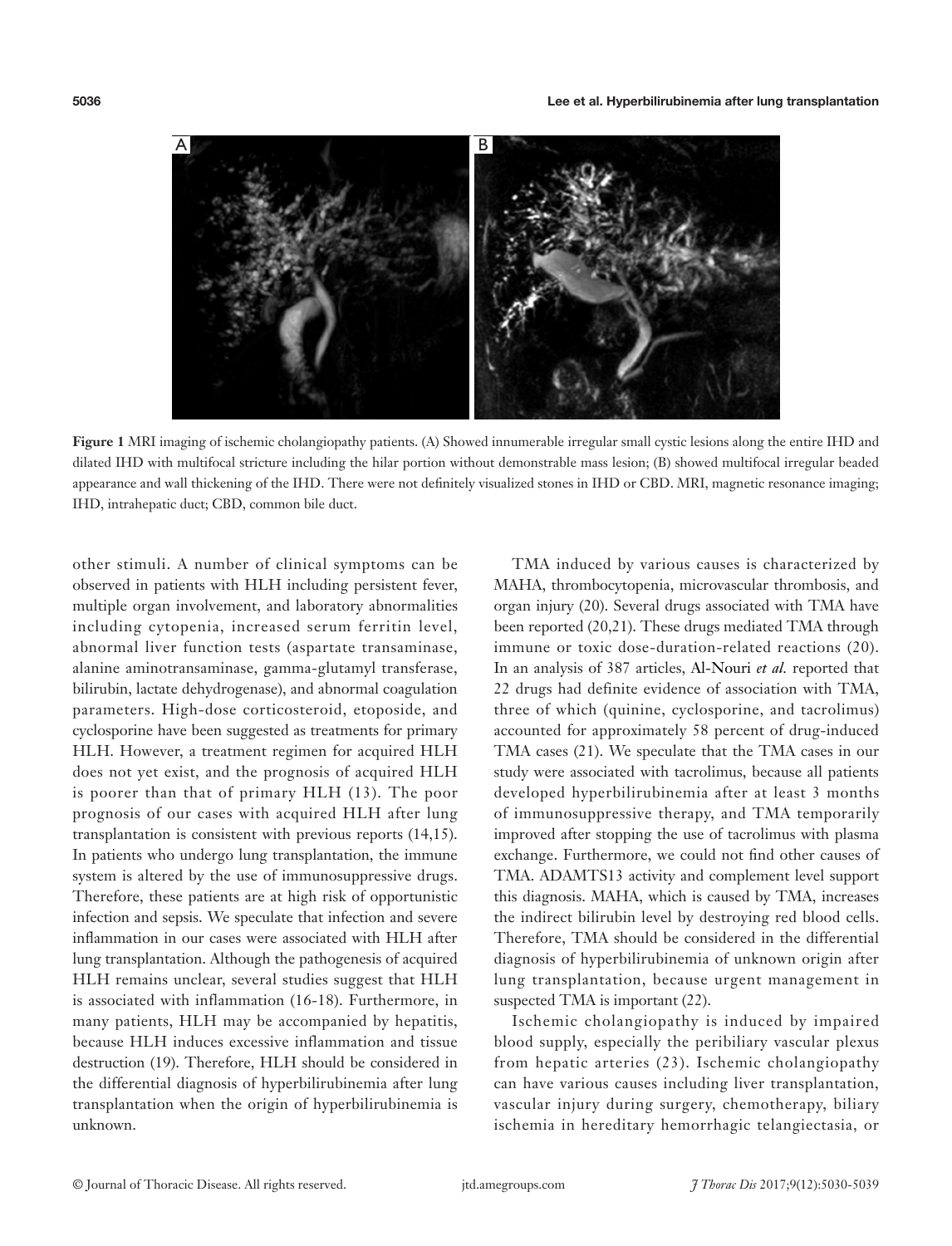secondary sclerosing cholangitis in critically ill patients (23,24). Patients with ischemic cholangiopathy present with clinical features including jaundice, pruritus, and dark urine. Although there are several radiological features of primary sclerosing cholangitis, abdominal ultrasonography or CT can reveal normal findings. Therefore, the diagnosis of ischemic cholangiopathy generally requires magnetic resonance imaging (MRI) or cholangiography (23,25). Liver transplantation is the most common cause of ischemic cholangiopathy (23); however, ischemic cholangiopathy after lung transplantation has not been previously reported. We speculate that our cases were associated with prolonged hypoxic damage due to ventilator care before transplantation and septic shock after transplantation. In view of prolonged ischemia, several papers have reported on the relationship between critical illness and ischemic cholangiopathy (24,26,27). Abbasi *et al.* reported that longer duration of ECMO and ECMO-related complications were associated with the development of cholestasis in neonates (28). In our study, only one of our patients with ischemic cholangiopathy had experienced ECMO before lung transplantation. Seventeen patients with hyperbilirubinemia weaned the ECMO in the intensive care unit (ICU) after lung transplantation. One out of 17 patients was diagnosed with ischemic cholangiopathy. There was no association between delayed ECMO weaning or duration of ECMO use and cause of hyperbilirubinemia. Therefore, the relationship between ECMO and ischemic cholangiopathy was unclear in our study. The optimal treatment of ischemic cholangiopathy has not yet been established (23). Despite efforts including endoscopic retrograde biliary drainage and percutaneous transhepatic biliary drainage, all our patients died. Taken together, ischemic cholangiopathy should also be considered in the differential diagnosis of hyperbilirubinemia when patients have been exposed to shock or have findings of obstructive jaundice without a definite obstruction on abdominal ultrasonography or CT.

Although causes of hyperbilirubinemia can vary widely (3,4), only few cases of hyperbilirubinemia with rare causes after lung transplantation have been reported (14,15,29-31). Furthermore, we did not find any reports on the association of lung transplantation with ischemic cholangiopathy. Patients with rare causes of hyperbilirubinemia after lung transplantation had a poor prognosis; therefore, early evaluation and management of hyperbilirubinemia are essential to improving prognosis. Several imaging studies including abdominal ultrasonography, CT, and MRI; clinical

manifestations; time interval between transplantation and hyperbilirubinemia detection; and various laboratory tests may be helpful for the differential diagnosis of causes of hyperbilirubinemia.

This study has several limitations. First, the sample size is relatively small. Second, this study is a retrospective analysis and a single-center experience. Third, we cannot rule out the effects of cardiopulmonary support because we used ECMO or cardiopulmonary bypass during all operations. Finally, patients who developed hyperbilirubinemia may have complex, multifactorial causes of hyperbilirubinemia and we were unable to account for all of these due to the retrospective nature of this study. Additional prospective and multicenter studies are needed to assess the incidence, causes, prognosis, and risk factors of hyperbilirubinemia after lung transplantation.

# **Conclusions**

Causes of hyperbilirubinemia after lung transplantation are varied, and the prognosis of patients with rare causes of hyperbilirubinemia was poor. Therefore, early evaluation and management of hyperbilirubinemia may be necessary if it develops after lung transplantation.

#### Acknowledgements

None.

# Footnote

*Conflicts of Interest:* The authors have no conflicts of interest to declare.

*Ethical Statement*: The study protocol was approved by the Institutional Review Board (IRB) of Severance Hospital (IRB number: 2013-0522-019). Informed consent was waived by the IRB because of the study's retrospective nature.

#### **References**

- 1. Sticova E, Jirsa M. New insights in bilirubin metabolism and their clinical implications. World J Gastroenterol 2013;19:6398-407.
- 2. Horsfall LJ, Rait G, Walters K, et al. Serum bilirubin and risk of respiratory disease and death. JAMA 2011;305:691-7.
- 3. Reisman Y, Gips CH, Lavelle SM, et al. Clinical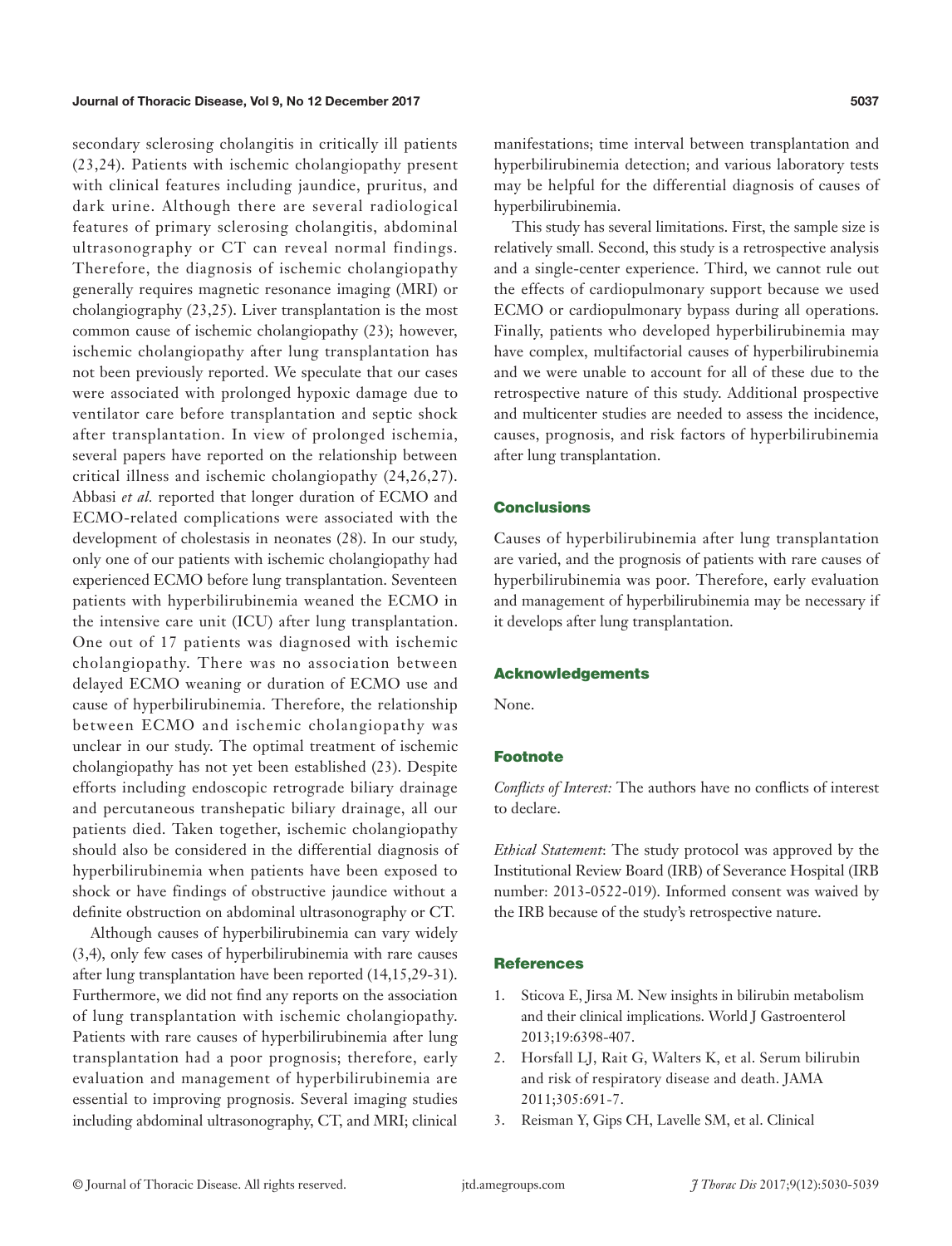#### 5038 Lee et al. Hyperbilirubinemia after lung transplantation

presentation of (subclinical) jaundice--the Euricterus project in The Netherlands. United Dutch Hospitals and Euricterus Project Management Group. Hepatogastroenterology 1996;43:1190-5.

- 4. Pratt DS, Kaplan MM. Evaluation of Abnormal Liver-Enzyme Results in Asymptomatic Patients. N Engl J Med 2000;342:1266-71.
- 5. Christie JD, Edwards LB, Kucheryavaya AY, et al. The Registry of the International Society for Heart and Lung Transplantation: 29th adult lung and heart-lung transplant report-2012. J Heart Lung Transplant 2012;31:1073-86.
- 6. Timrott K, Vondran FW, Kleine M, et al. The impact of abdominal complications on the outcome after thoracic transplantation--a single center experience. Langenbecks Arch Surg 2014;399:789-93.
- 7. Grass F, Schafer M, Cristaudi A, et al. Incidence and Risk Factors of Abdominal Complications After Lung Transplantation. World J Surg 2015;39:2274-81.
- 8. Hsu RB, Lin FY, Chen RJ, et al. Incidence, risk factors, and prognosis of postoperative hyperbilirubinemia after heart transplantation. Eur J Cardiothorac Surg 2007;32:917-22.
- 9. Barba P, Martino R, Perez-Simon JA, et al. Incidence, characteristics and risk factors of marked hyperbilirubinemia after allogeneic hematopoietic cell transplantation with reduced-intensity conditioning. Bone Marrow Transplant 2012;47:1343-9.
- 10. Gates LK, Jr., Wiesner RH, Krom RA, et al. Etiology and incidence of unconjugated hyperbilirubinemia after orthotopic liver transplantation. Am J Gastroenterol 1994;89:1541-3.
- 11. Kramer MR, Marshall SE, Tiroke A, et al. Clinical significance of hyperbilirubinemia in patients with pulmonary hypertension undergoing heart-lung transplantation. J Heart Lung Transplant 1991;10:317-21.
- 12. Lee SH, Park MS, Song JH, et al. Perioperative factors associated with 1-year mortality after lung transplantation: a single-center experience in Korea. J Thorac Dis 2017;9:4006-16.
- 13. Janka GE, Lehmberg K. Hemophagocytic syndromes--an update. Blood Rev 2014;28:135-42.
- 14. Oto T, Snell GI, Goto K, et al. Hemophagocytic syndrome: a rare but specific complication of lung transplantation. J Thorac Cardiovasc Surg 2010;140:e58-9.
- 15. Diaz-Guzman E, Dong B, Hobbs SB, et al. Hemophagocytic lymphohistiocytosis after lung transplant: report of 2 cases and a literature review. Exp

Clin Transplant 2011;9:217-22.

- 16. Sinha S, Mishra SK, Sharma S, et al. Polymorphisms of TNF-enhancer and gene for FcgammaRIIa correlate with the severity of falciparum malaria in the ethnically diverse Indian population. Malar J 2008;7:13.
- 17. Poggi A, Costa P, Tomasello E, et al. IL-12-induced upregulation of NKRP1A expression in human NK cells and consequent NKRP1A-mediated down-regulation of NK cell activation. Eur J Immunol 1998;28:1611-6.
- 18. Xu A, Bellamy AR, Taylor JA. Immobilization of the early secretory pathway by a virus glycoprotein that binds to microtubules. Embo J 2000;19:6465-74.
- 19. Jordan MB, Allen CE, Weitzman S, et al. How I treat hemophagocytic lymphohistiocytosis. Blood 2011;118:4041-52.
- 20. George JN, Nester CM. Syndromes of thrombotic microangiopathy. N Engl J Med 2014;371:654-66.
- 21. Al-Nouri ZL, Reese JA, Terrell DR, et al. Drug-induced thrombotic microangiopathy: a systematic review of published reports. Blood 2015;125:616-8.
- 22. Barbour T, Johnson S, Cohney S, et al. Thrombotic microangiopathy and associated renal disorders. Nephrol Dial Transplant 2012;27:2673-85.
- 23. Deltenre P, Valla DC. Ischemic cholangiopathy. J Hepatol 2006;44:806-17.
- 24. Horvatits T, Trauner M, Fuhrmann V. Hypoxic liver injury and cholestasis in critically ill patients. Curr Opin Crit Care 2013;19:128-32.
- 25. Chapman R, Fevery J, Kalloo A, et al. Diagnosis and management of primary sclerosing cholangitis. Hepatology 2010;51:660-78.
- 26. Cohen L, Angot E, Goria O, et al. Ischemic cholangiopathy induced by extended burns. Ann Pathol 2013;33:113-6.
- 27. Gelbmann CM, Rummele P, Wimmer M, et al. Ischemic-like cholangiopathy with secondary sclerosing cholangitis in critically ill patients. Am J Gastroenterol 2007;102:1221-9.
- 28. Abbasi S, Stewart DL, Radmacher P, et al. Natural course of cholestasis in neonates on extracorporeal membrane oxygenation (ECMO): 10-year experience at a single institution. Asaio J 2008;54:436-8.
- 29. Go O, Naqvi A, Tan A, et al. The spectrum of thrombotic thrombocytopenic purpura: a clinicopathologic demonstration of tacrolimus-induced thrombotic thrombocytopenic purpura in a lung transplant patient. South Med J 2008;101:744-7.
- 30. Roberts P, Follette D, Allen R, et al. Cyclosporine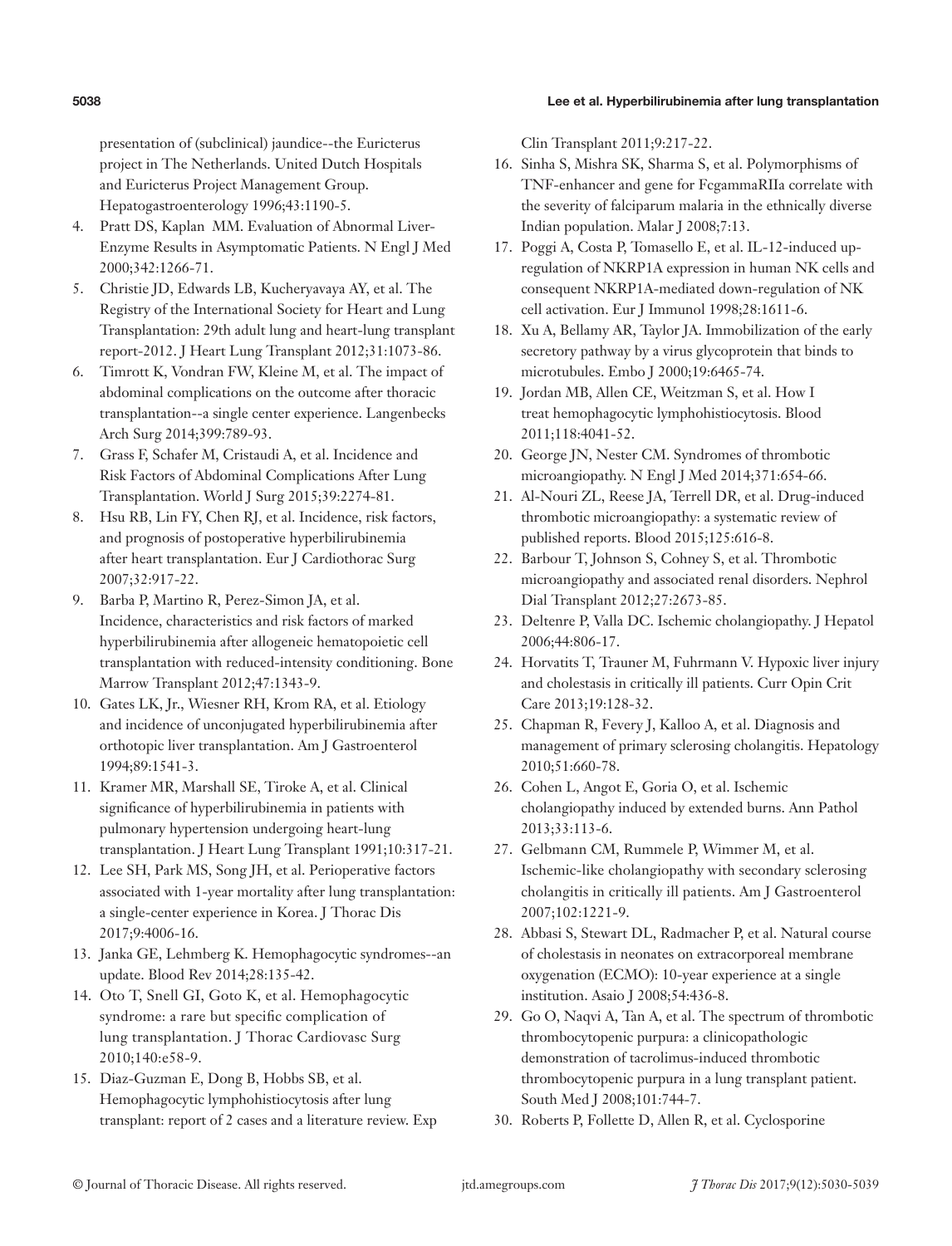A-associated thrombotic thrombocytopenic purpura following lung transplantation. Transplant Proc 1998;30:1512-3.

31. Lovric S, Kielstein JT, Kayser D, et al. Combination of

**Cite this article as:** Lee SH, Park MS, Lee JG, Song JH, Chung KS, Jung JY, Kim EY, Kim YS, Kim SK, Chang J, Paik HC, Kim SY. Rare causes of hyperbilirubinemia after lung transplantation: our experience at a single center. J Thorac Dis 2017;9(12):5030-5039. doi: 10.21037/jtd.2017.11.118

everolimus with calcineurin inhibitor medication resulted in post-transplant haemolytic uraemic syndrome in lung transplant recipients--a case series. Nephrol Dial Transplant 2011;26:3032-8.